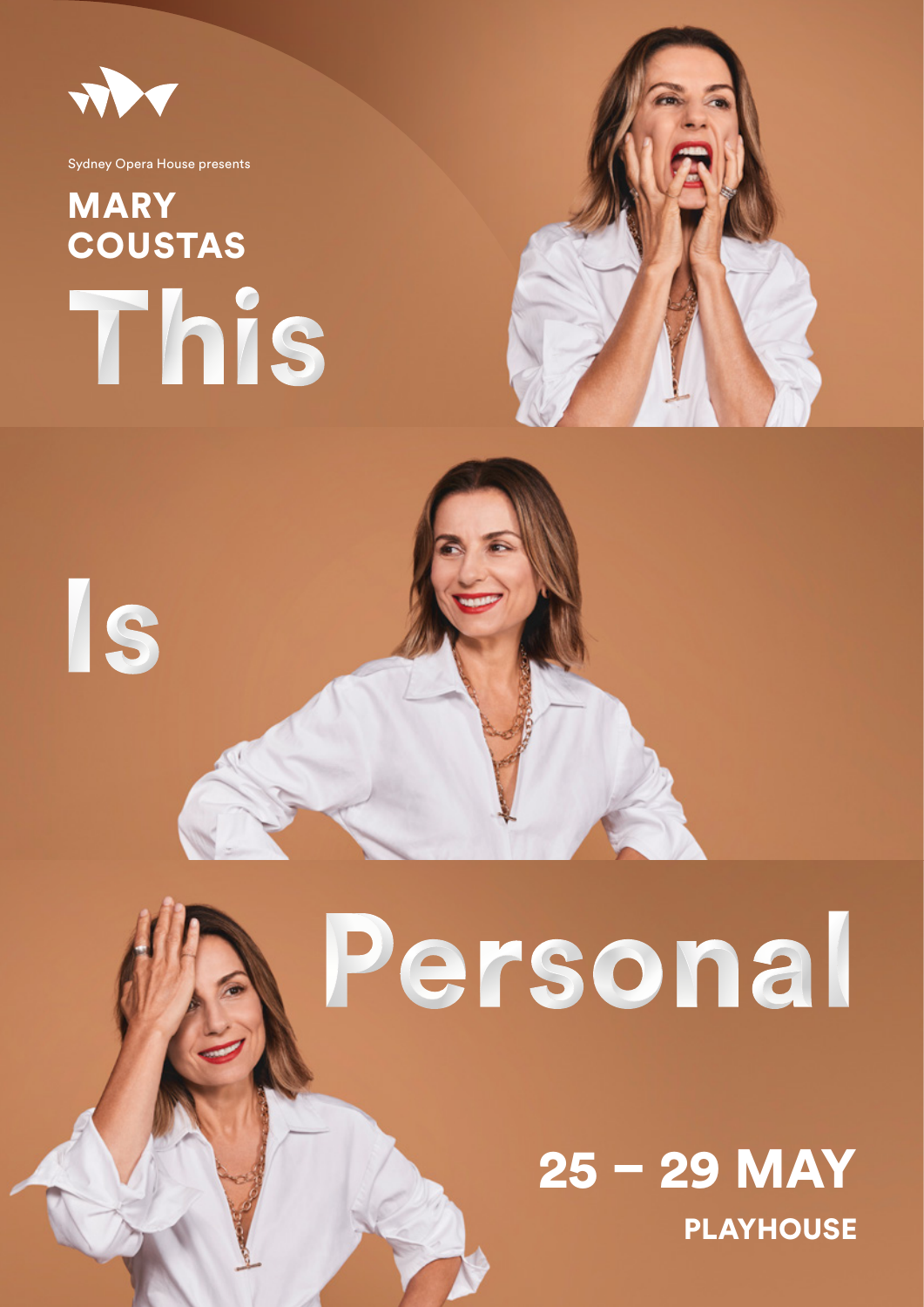### A NOTE FROM MARY COUSTAS

Performing *This is Personal*, my most intimate show, at the Sydney Opera House is a dream come true for me. It's exciting and scary. Good scary. But you don't grow unless you stretch. I'm hoping that by the end of this season we'll all go home, myself and the audience, with happy stretch marks.

For the last 30 plus years so much of my work has been around race and belonging, no matter where you're from or who you are. Effie became my public comedic human shield to address and ricochet the racism that I experienced as a child. And for that I am eternally grateful.

Comedy has allowed me to address the issues that are hard, that so many of us face. Putting laughter around the pain is a small and healthy way to distance ourselves momentarily from the tough stuff.

Years ago, after my own personal heartbreaking odyssey to become a mother became public, I realised people were invested in Mary, they wanted to hear more of her. So I want to dig deeper. To finally go commando without Effie. And to give my audience me. This is that show.

We all deserve to feel that we belong in any room regardless of race, gender, class or sexual inclination. And what greater room is there than the one in the most Iconic House—the Sydney Opera House?

I'm beyond thrilled that my diverse and awesome audience will get a chance to come to this breathtaking venue to experience a show that will reveal so much about what's shaped me.

The funny, the sad and often the mad. I want the audience to experience the characters that I discovered, created and eventually, the precious one I gave birth to.

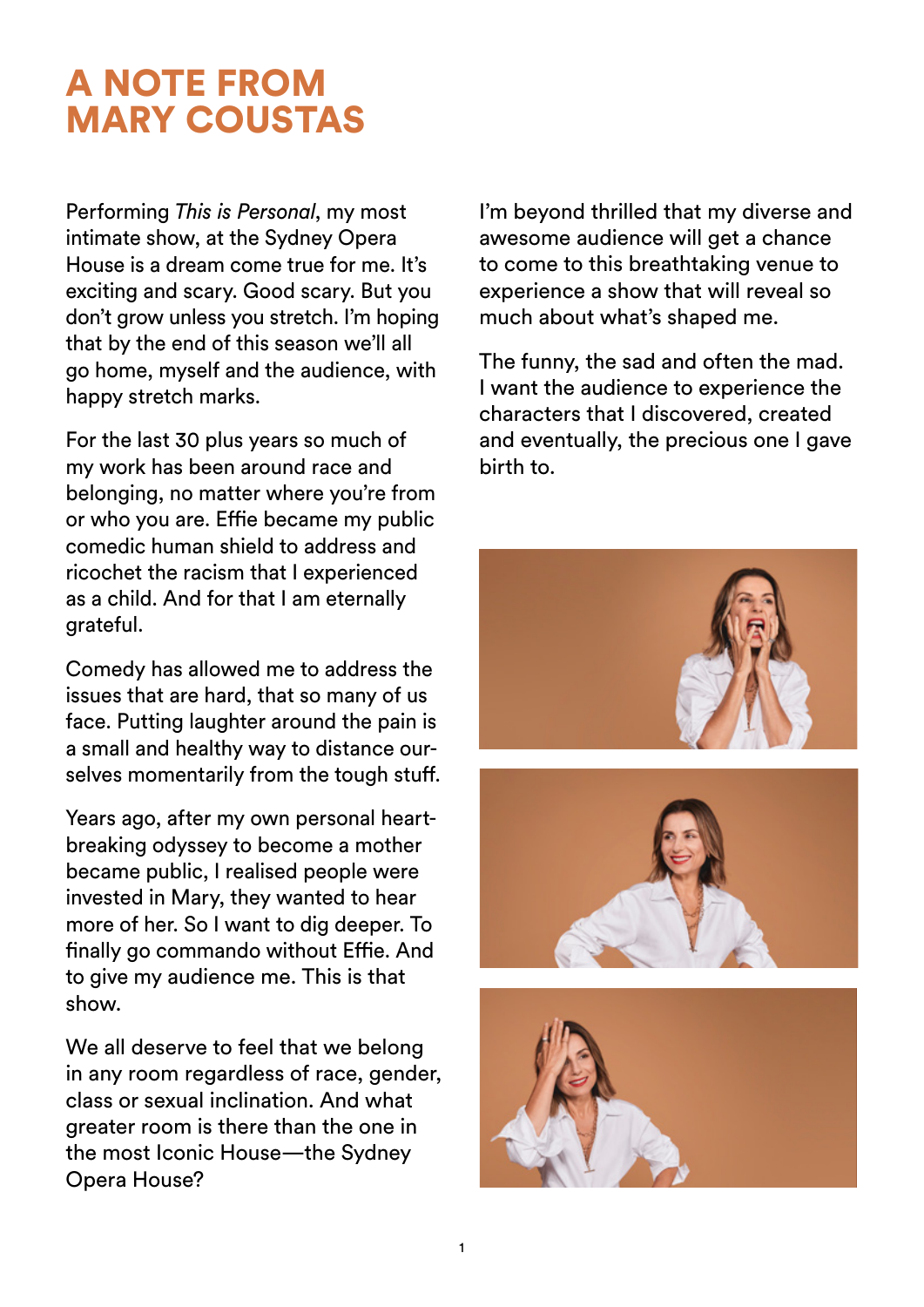#### A NOTE FROM EBONY BOTT

Head of Contemporary Performance Sydney Opera House



As one of our national treasures, many Australians identify with Mary, having grown up with the characters she brought to stage and screen. The breadth of her experience and the diversity of her audiences means this new work is a fitting addition to the Contemporary Performance program as we shine a light on the voices and stories that shape our cultural landscape. We hope you enjoy the world premiere of *This Is Personal* and perhaps you may find resonance in your own life within the rich tapestry of Mary's own experiences.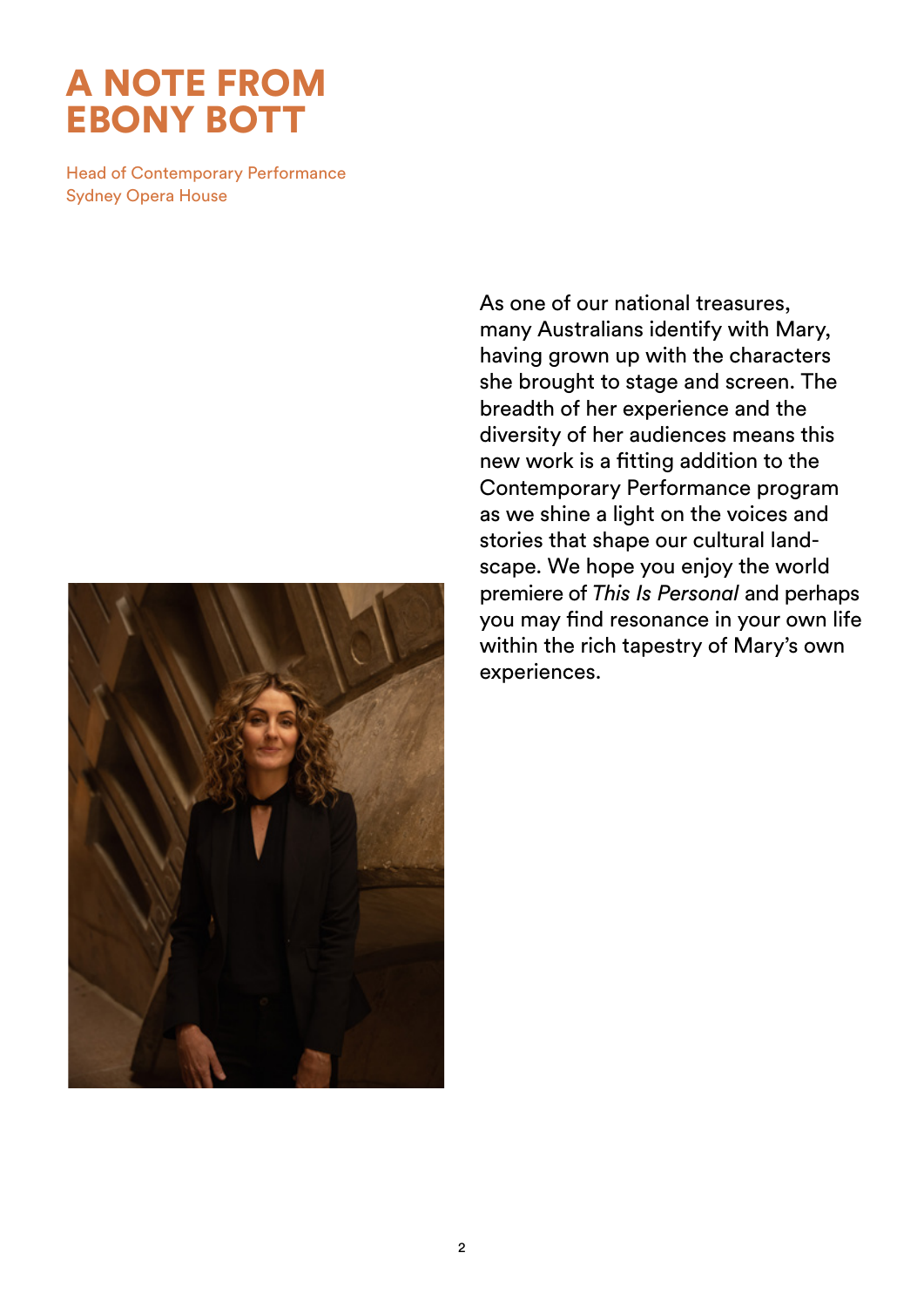### **CREATIVE CREDITS**

The Sydney Opera House is proudly owned by the NSW Government.

Mary Coustas *Actor & Writer*

Chris Anastassiades *Script Editor & Additional Writing*

Nanette Fox *Creative Producer*

Blazey Best *Director*

## SPECIAL **THANKS**

Jamie Betsis Tess Fox Craig Illot

Verity Hampson *Lighting Designer*

Sara Holt *Stage Manager*

George Betsis *Script Consultant*

#### Janelle Koenig

Bruna Papandrea & Steve Hutensky

And all the fantastic peeps at the Sydney Opera House—you know who you are, Ebony, Jamie and the list goes on….thank you!

#### Sydney Opera House Presents

Fiona Winning *Director, Programming*

Ebony Bott *Head, Contemporary Performance*

Rachel John *Senior Producer, Contemporary Performance* 

Jamie Winbank *Associate Producer, Contemporary Performance*

Mimi Nightingale *Marketing Manager*

Esther Crowley *Marketing Associate*

Emily Edgar *Marketing Coordinator*

Shelley Watters *Senior Communications Manager*

Georgia O'Connor *Communications Manager*

Genvin In *Communications Coordinator*

Aubs L. Tredget *Production Manager* 

Tracy Askew *Account Manager* 

*Athena Vlotis Programming Coordinator* 

Dan Ingham *Creative Director*

Rohan Cain *Senior Creative, Creative Studio*

Kate Di Mattina *Head of Operations & Business Management*

Alethea Giles *Legal Counsel* 

Thank you to the NSW Government and our family of Corporate Partners & Donors for their support.